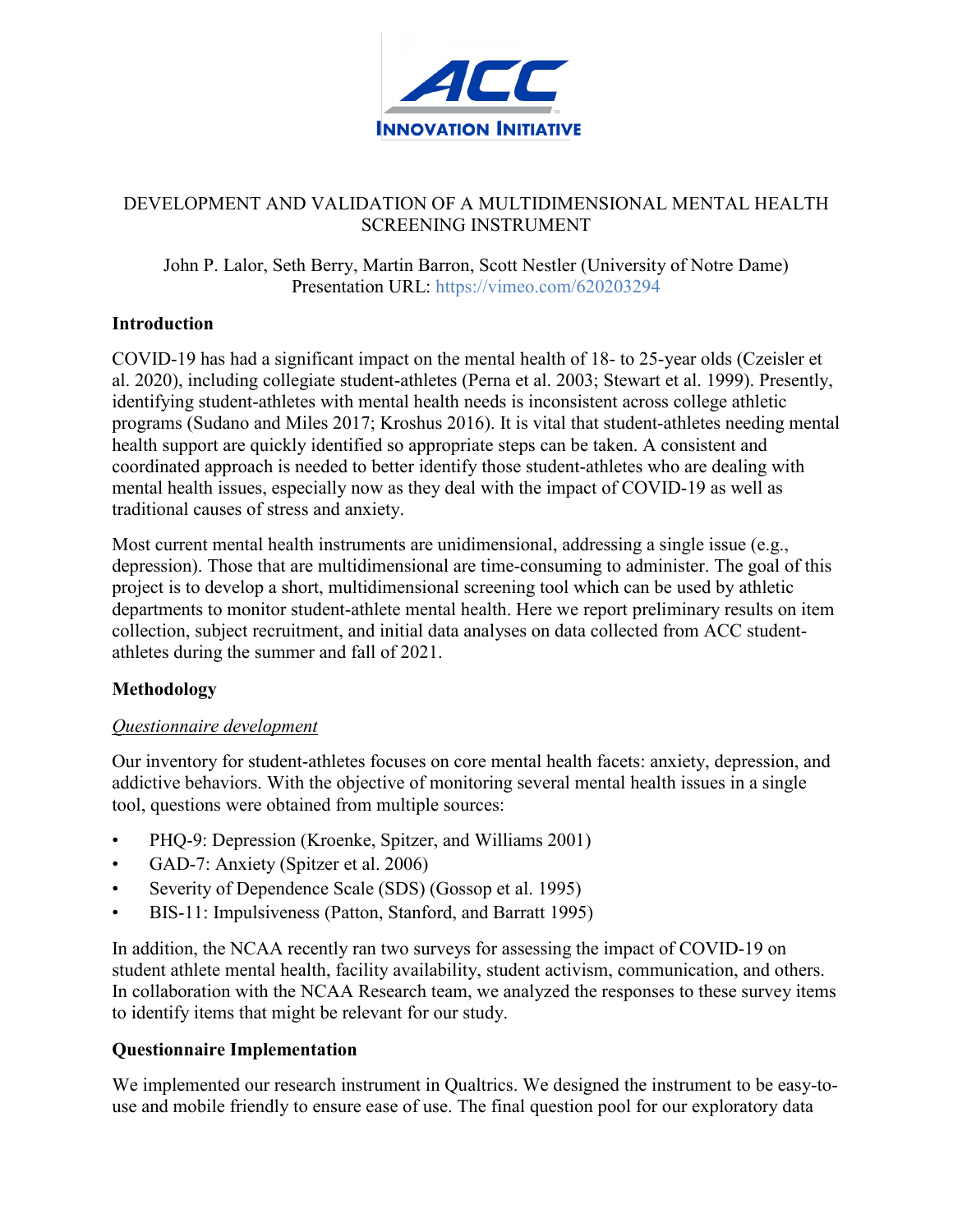

collection included 51 items. The breakdown of items according to mental health construct evaluated is as follows: depression/anxiety (10), COVID (6), eating disorders (5), living situation (4), team communications (4), training limits (6), external issues (2), drug/alcohol use (4), care  $(2)$ , classes  $(2)$ , and other  $(6)$ .

#### *Recruitment Strategy*

We worked with ACC member institutions, through the Faculty Athletic Representatives (FARs), to recruit our selected student-athletes for our study. FARs interested in participating put us into contact with representatives from athletics departments. Second, we drafted a "project packet" to share with each athletic department. The packet consisted of an information sheet for athletic departments, a list of students from each institution recruited for the study, and a draft email to be sent from the athletic department to the selected students to help increase turnout of recruited subjects. The packet included the IRB approval for the project and the estimated time it would take to complete the survey.

Institutions had the option of a) sending our recruitment packet to all of their student athletes or b) sending the packet to a randomly sampled population of student athletes. Per-university sampling was done in accordance with the breakdown of sports according to that institution.

# **Data Analyses**

In our first wave of data collection, 160 students started the survey, with only 122 completing the survey in its entirety. We recieved responses from Boston College (*n* = 51), North Carolina State  $(n = 54)$ , and Syracuse  $(n = 44)$ . 11 respondents did not specify a university.

The focus of this study was on identifying items with a high degree of discriminatory power. The low response rates offered challenges for performing traditional psychometric analyses (e.g., factor analysis). Instead, response distribution-based visualizations were used to determine items where participants offered responses across the entire range of the item scale.

#### **Results**

Across all respondents (including those who did not fully complete the survey), the average age was 19.71 years, with a standard deviation of 1.54 years. Class and gender proportions are noted in Table 1.

| Table 1: Demographic information of survey respondents |    |      |                  |    |                 |  |
|--------------------------------------------------------|----|------|------------------|----|-----------------|--|
| Gender Gender n Gender %                               |    |      | <b>Class</b>     |    | Class n Class % |  |
| 1 Male                                                 | 55 | 0.37 | Freshman         | 51 | 0.34            |  |
| 2 Female                                               | 94 | 0.63 | Sophomore        | 33 | 0.22            |  |
|                                                        |    |      | Junior           | 24 | 0.16            |  |
|                                                        |    |      | Senior           | 26 | 0.17            |  |
|                                                        |    |      | Graduate student | 15 | 0 <sub>1</sub>  |  |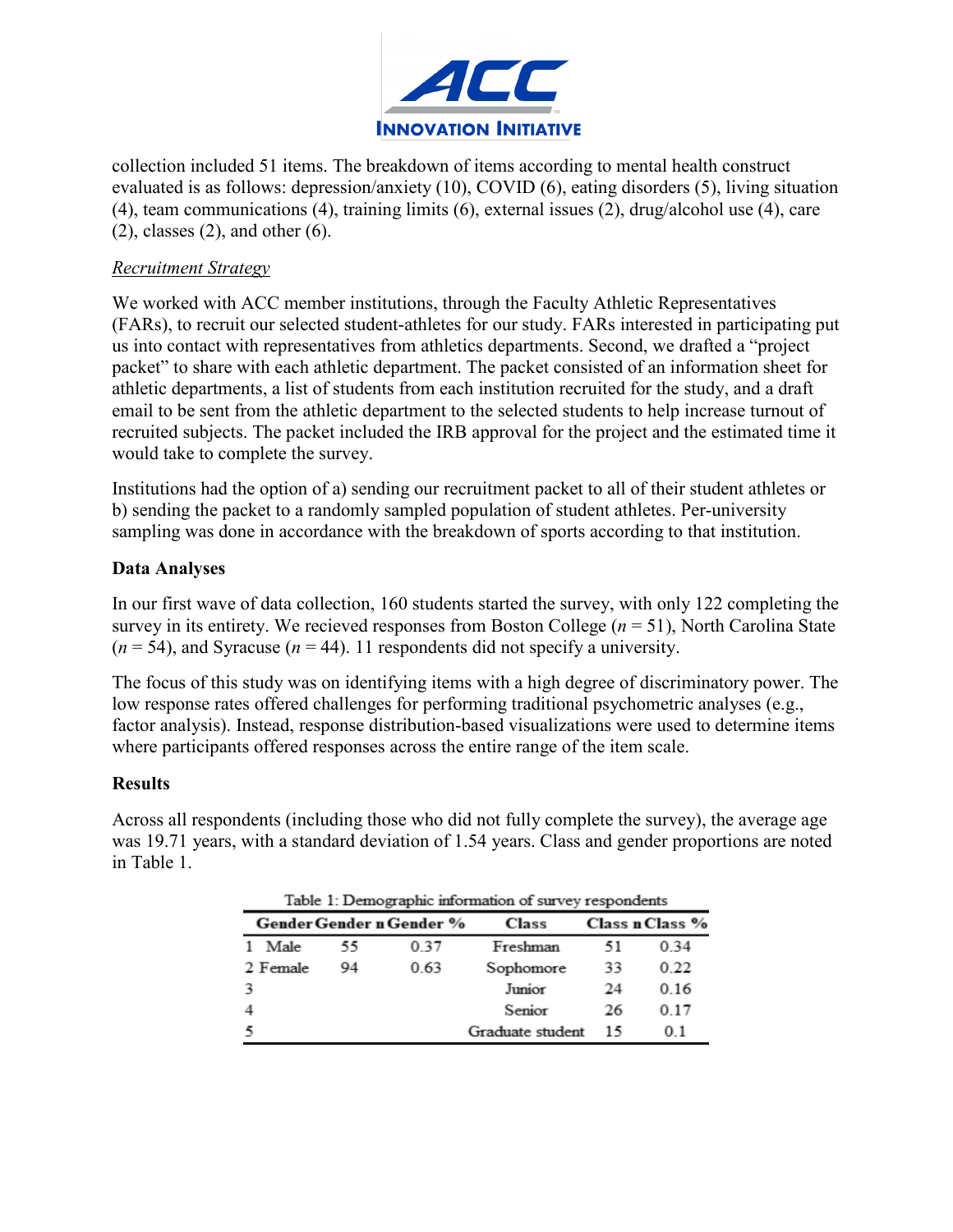

Athletes from 20 sports offered responses to the survey, with the highest proportion of responses coming from Track & Field ( $n = 32$ ) and Rowing ( $n = 16$ ).

The responses show a few interesting things (Figure 1). First, within the depression and anxiety items, questions related to sleep, being overwhelmed, exhausted, and generally anxious had more dispersion across the response options than the rest of the items. Drug and tobacco use is uncommon within our sample, but there is clear dispersion across alcohol use. Nearly every facet of communication exhibited dispersion across the response options. Finally, several facets of eating (losing control of eating, negative body image, and food dominating life) showed higher proportions of "Yes" responses than items such as rapid weight loss (plot not shown due to space limitations).



From these 51 items we can see that a certain subset will be useful for our aims. For our second wave of data collection we will select a subset of items from this pool and show the subset to student-athletes from other ACC institutions to confirm the items' usefulness in our screener. At this time 3 institutions are enrolled in Wave 2 and we hope to increase that number so that we have enough data for our analyses.

# **Conclusions**

In this work we have developed a multi-dimensional screening tool which can be used to assess student-athletes for multiple mental health issues. Additionally, due to the concise nature of the tool the screening process can be applied on a regular basis (i.e., at a pre-determined interval or on-demand) allowing athletic departments to monitor the mental health status of their athletes in a consistent and routine fashion. Using this tool will enable athletic departments to take action in a timely manner in response to a degradation of student-athlete mental health.

With this instrument, screening for mental health issues in student-athletes will be consistent conference-wide, allowing for conference-level testing and understanding of student-athlete mental health.